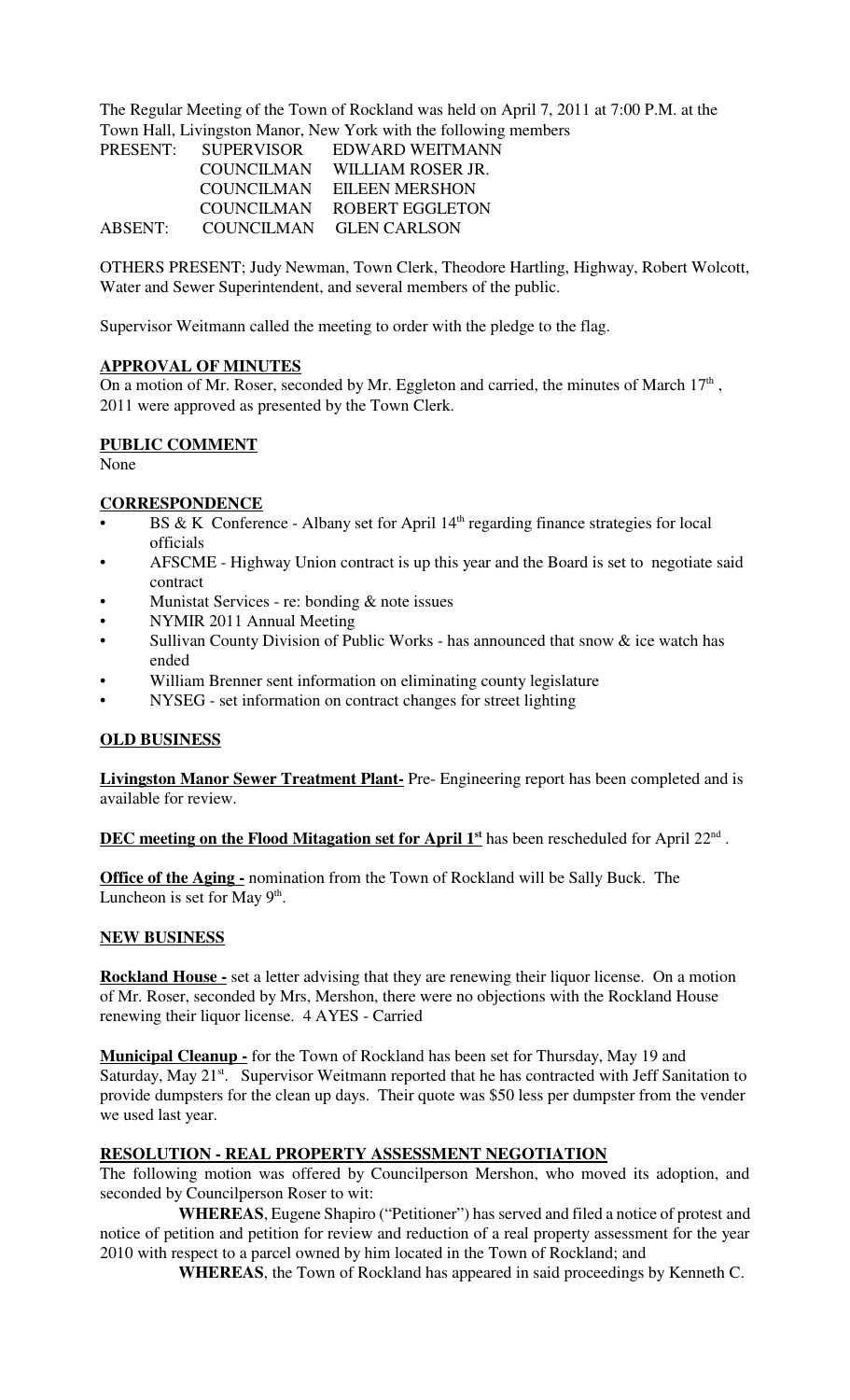# *REGULAR MEETING, TOWN OF ROCKLAND, APRIL 7, 2011*

Klein, Esq., attorney for the Town, and Petitioner has appeared in the aforesaid proceedings by Drew, Davidoff & Edwards Law Offices, LLP, Brian T. Edwards, Esq., of counsel; and

**WHEREAS**, following negotiations among the parties and their counsel, a settlement of all matters in dispute has been reached; and

**WHEREAS**, it appears that the proposed settlement of all matters in dispute will result in a fair and equitable resolution of Petitioner's complaint with respect to the subject assessment;

**NOW, THEREFORE**, be it resolved, that Kenneth C. Klein, Esq., Town Attorney, be, and he hereby is authorized, directed and allowed to enter into a formal written stipulation of settlement with the attorney of record for the Petitioner, which stipulation of settlement has been provided to the Town Board for complete reading and filing this date; and be it further

**RESOLVED**, that Kenneth C. Klein, Esq., Town Attorney, and Cynthia Theadore, Town Assessor, be, and they hereby are authorized, empowered and directed to execute the proposed written stipulation of settlement, and to thereby bind the Town of Rockland thereto; and be it further

**RESOLVED**, that Kenneth C. Klein, Esq., Town Attorney, and Cynthia Theadore, Town Assessor, be, and they hereby are authorized, empowered and directed to do all other things, and to execute any and all other documents, which are reasonably necessary and incidental to the effectuation and finalization of the aforesaid stipulation of settlement.

The question of the adoption of the foregoing resolution was duly put to a vote on roll call, which resulted as follows:

| Supervisor Edward Weitmann voting                   | <b>AYE</b>    |
|-----------------------------------------------------|---------------|
| Councilperson Eileen Mershon voting                 | AYE           |
| Council person Glen Carlson voting                  | <b>ABSENT</b> |
| Councilperson William Roser voting                  | AYE           |
| Councilperson Robert Eggleton voting                | AYE           |
| The resolution was thereupon declared duly adopted. |               |

# **7:30 PM - Mowing Bid Opening**

The following bids were received and opened: R&R Services (William Rampe) \$11,500; G&N Law Service \$11,490; Mike's Lawn Service \$10,500; Peter Passaro **\$10,200**; Riverside Lawn Care \$10,850; Joseph C. D'Addezio \$11,400 and D Man's Mowing \$10,740.

# **RESOLUTION - AWARD MOWING BID**

On a motion of Mr. Eggleton, seconded by Mrs. Mershon, to award the mowing bid to Peter Passaro at the amount of \$10,200. 4 AYES - Carried

#### **NEW BUSINESS continued**

**Water/Sewer Weekend Duty & Log** was presented.

**Dog Control Report** was presented.

**Town Clerk monthly report** was presented.

# **DEPARTMENT HEADS**

**Highway Superintendent** Ted Hartling reported that he is working with NYSEG to have trees cut near the Roscoe Municipal Building. He also reported that his department is working on sweeping the streets in Roscoe, and next week they will do the streets in Livingston Manor.

Ted advised the Board that he received a registered letter from Thomas Trask complaining about road conditions and plowing of Taylor Road. Ted advised the Board that Taylor Road is scheduled to be paved this year. He also advised that he intends to meet with Mr. Trask about the plowing issues.

**Water & Sewer Superintendent-** Bob Wolcott reported on an issue with water billing from Idella DiMarco. The Sewer bill was changed to the quarterly average use since the water did not